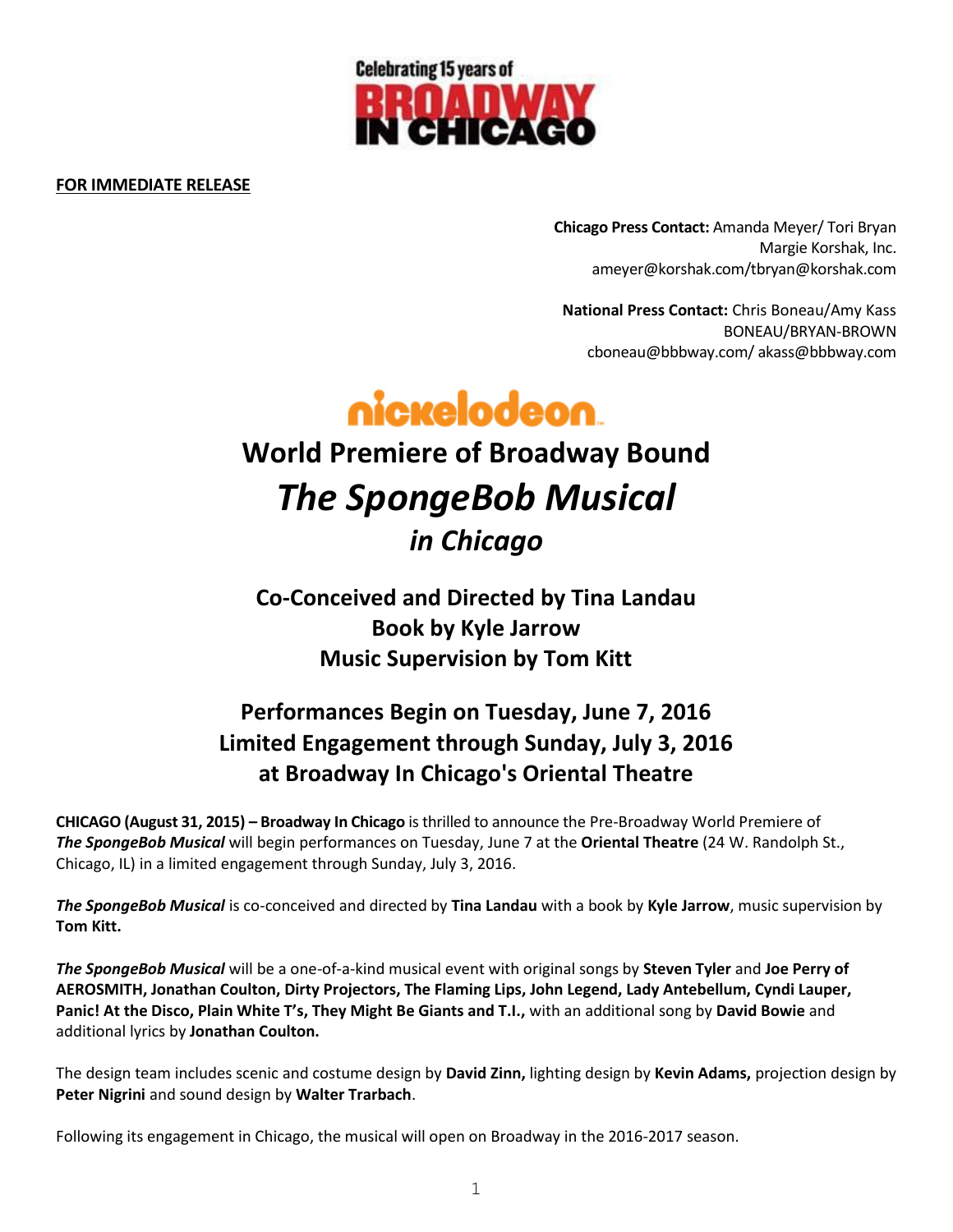Casting will be announced shortly.

The end is near. Only one sponge can save the day. But he's going to need help from some of the greatest songwriters in rock and pop music history.

*The SpongeBob Musical* unleashes anarchic absurdity under the sea… and on Broadway. Conceived and directed by Tina Landau (Steppenwolf Theatre Company), it delivers a tidal wave of original music by songwriting royalty like John Legend, Cyndi Lauper, The Flaming Lips, T.I., Lady Antebellum, and Steven Tyler and Joe Perry of Aerosmith.

*The SpongeBob Musical* is a rousing tale of a simple sea sponge who faces the unfathomable. It's a celebration of unbridled hope, unexpected heroes, and pure theatrical invention.

*The SpongeBob Musical* will be produced by Nickelodeon.

"I was drawn to this project not only for its wild theatrical possibility, but also because I felt *SpongeBob,* at its core, is a layered and hilarious ensemble comedy," said Landau. "SpongeBob himself is of course its center and beating heart--the eternal innocent in a sea of cynics. He's also the classic underdog hero, and so our production sets him on a hero's journey with real stakes, all the while retaining the show's trippy humor and irreverence. We're taking our leads from the TV show but this is an original story, with an original design approach, and original songs written just for the occasion by an amazing array of songwriters. We will present the world of Bikini Bottom and its characters in a whole new way that can *only* be achieved in the live medium of the theatre. We're bringing the show's fabled characters to life through actors—not prosthetics or costumes that hide them—and we're deploying some unconventional stage craft that will prove that *anything* can happen in Bikini Bottom."

"SpongeBob long ago transcended the TV screen to become a pop culture icon inspiring everyone from kids and families to artists and musicians, pro athletes, movie stars, fashion designers, social media mavens and even the President," said Cyma Zarghami, President, Viacom Kids and Family Group. "This character has achieved a level of global popularity that we could never have imagined, and bringing him to Broadway is a way to give him a new platform, literally, to reach audiences of all ages who are looking for an engaging, funny and innovative musical theatre experience."

Added Russell Hicks, Nickelodeon's President of Content Development and Production, "We decided early on that we would only bring SpongeBob to Broadway if we could find someone with a wholly unique take on these beloved characters. When we met Tina, we immediately understood that her vision would not only live up to the expectations of both fans and new audiences, but also to the high-level of artistry and professionalism that are the hallmarks of Broadway. The innovation she is bringing to the staging is matched with an equally fun and surprising set of original songs we've culled from a dream team of SpongeBob fans who happen to be top-flight musical artists, like David Bowie, John Legend, Cyndi Lauper Lady Antebellum and T.I."

Since premiering on Nickelodeon in July 1999, *SpongeBob SquarePants* has emerged as a pop culture phenomenon. The series has been the most-watched animated program with kids for more than 13 consecutive years, and over the past several years, it has averaged more than 1 million total viewers every quarter across all Nickelodeon networks. As the most widely distributed property in Viacom history, SpongeBob is seen in over 185 countries and translated in more than 50 languages. The Paramount Pictures feature film *The SpongeBob Movie: Sponge Out of Water* premiered Feb. 6, 2015, landing at #1 opening weekend and going on to be a major hit globally. The character-driven cartoon chronicles the nautical and sometimes nonsensical adventures of SpongeBob, an incurably optimist and earnest sea sponge, and his undersea friends.

### **TICKET INFORMATION**

*The SpongeBob Musical* will be part of the Broadway In Chicago series on sale in October 2015. Group tickets for 10 or more are now on sale by calling Broadway In Chicago Group Sales at (312) 977-1710. Individual tickets for *The SpongeBob Musical* will go on sale at a later date. For more information, visit [www.BroadwayInChicago.com.](http://www.broadwayinchicago.com/)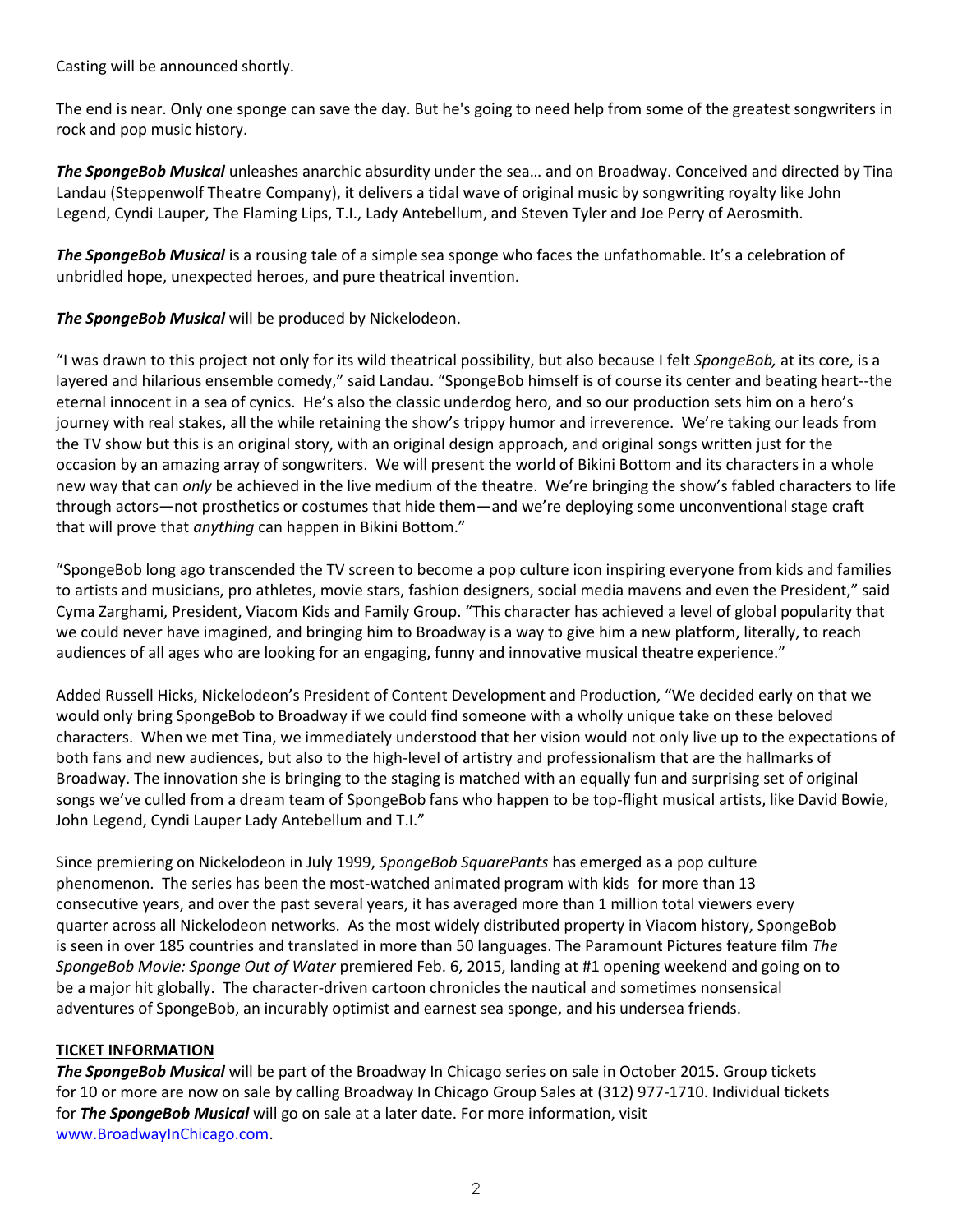#### **BIOGRAPHIES:**

**TINA LANDAU** (Director) is a writer and director, and an ensemble member at Steppenwolf Theatre Company where her numerous productions include *The Wheel*, *The Brother/Sister Plays*, *The Tempest*, *The Time of Your Life*, *The Cherry Orchard, Ballad of Little Jo, Berlin Circle*, and her own play *Space* (also Mark Taper Forum, NY's Public Theatre.) In addition to numerous regional productions, Tina's New York directing credits include *Big Love*, *Old Hats,* and *Iphigenia 2.0 (*all Signature Theatre), *A Civil War Christmas* (New York Theatre Workshop), *Wig Out* and *Dream True* for which she also wrote Book and Lyrics (both Vineyard Theatre), *In the Red and Brown Water, Saturn Returns*, and the upcoming *Head of Passes* (The Public), and *Floyd Collins* (Playwrights Horizons) for which she also wrote Book and Additional Lyrics. On Broadway, Tina has directed the revival of *Bells Are Ringing* and Tracy Letts' *Superior Donuts*. She teaches regularly both in the U.S. and internationally, and has co-authored, with Anne Bogart, *The Viewpoints Book*.

**KYLE JARROW** (Book) is a writer and musician who creates work for the stage, film and television. He won an Obie Award for his play *A Very Merry Unauthorized Children's Scientology Pageant*. Other plays include *Noir* and *Whisper House* (both written with Duncan Sheik), *Love Kills*, *Gorilla Man*, *Trigger* and *Hostage Song* (written with Clay McLeod Chapman). Kyle penned the film *Armless,* which was an official selection of the Sundance Film Festival. He's developed televisions projects for FOX, USA, FX and CW networks. He leads the rock band Sky-Pony, which will be releasing its new album *Beautiful Monster* on Knitting Factory Records in November 2015. More info on Kyle at www.landoftrust.com.

**TOM KITT** (Music Supervisor) received the 2010 Pulitzer Prize for Drama as well as two Tony Awards for Best Score and Orchestrations for *Next to Normal*. Other composing and arranging credits: *If/Then*; *High Fidelity*; *Bring it On*, *The Musical*; 2013 Tony Awards (Emmy Award for song, Bigger); *The Winter's Tale*, *All's Well That Ends Well*, *Cymbeline* (The Public's NYSF); *American Idiot*; *Pitch Perfect*; *Pitch Perfect 2*; and *Everyday Rapture*.

**DAVID ZINN** (Set & Costume Design). Recent Broadway: sets and costumes for *Fun Home* (Tony nomination) and *The Last Ship*; costumes for *Airline Highway* (Tony nomination), *Rocky, Other Desert Cities, Good People, In the Next Room*... (Tony nomination) and *Xanadu*. Recent Off-Broadway includes set and costume design for the world premieres of Annie Baker's *The Flick*, and *Circle Mirror Transformation*, Melissa James Gibson's *Placebo*, Pasek and Paul's *Dogfight,* Martha Clarke's *Cheri* and Tarell Alvin McCraney's *Choir Boy*. His work has also been seen regionally and ART, La Jolla Playhouse, the Mark Taper Forum, Berkeley Rep, the Guthrie; and at the Lyric Opera of Chicago, New York City Opera, Santa Fe Opera, Los Angeles Opera and San Francisco Opera and many others.

**KEVIN ADAMS** (Lighting Design) Four time Tony winner Kevin Adams has designed *Hedwig and the Angry Inch* (Tony and Outer Critics Award), *American Idiot* (Tony Award), *Spring Awakening* (Tony Award; Olivier nom for the West End production), *Next To Normal* (Tony nom), *The 39 Steps* (Tony and Drama Desk Awards), *Hair* (Tony nom), *Man And Boy*, *Everyday Rapture*, *Passing Strange*, *Take Me Out*, *A Class Act*, *Hedda Gabler* with Kate Burton, solo shows by Eve Ensler and John Leguizamo. Off-Broadway: the original production of *Hedwig and the Angry Inch*, *The Scottsboro Boys*, *Rent*, *Carrie*, new work by Edward Albee, Eric Bogosian, Christopher Durang, Richard Greenberg, Tony Kushner, Terrence McNally, Neil Simon, Anna Deveare Smith and Paula Vogel. Also Rigoletto at the Metropolitan Opera, Steppenwolf Theatre, Yale Rep, Berkeley Rep, Donmar Warehouse, Encores!, Mildred Pierce (HBO), Audra McDonald in concert (Town Hall, Joe's Pub, Lincoln Center), staged concerts featuring Patti Lupone (Gypsy, Candide, Anyone Can Whistle, Sunday in the Park and Regina) and Blue Man Group in Las Vegas and the Hollywood Bowl. For his work off-Broadway he has received an Obie for sustained excellence and two Lucille Lortel awards.

**PETER NIGRINI** (*Projection Design*). Broadway: *The Heidi Chronicles*, *The Best Man, Fela!, 9 to 5, Say Goodnight Gracie.*  Elsewhere: *Grounded* and *Here Lies Love* (Public Theatre), *Far From Heaven* (Playwrights Horizons), *The Elaborate Entrance of Chad Deity* (2nd Stage), *Notes from Underground* (Yale Rep), *The Grace Jones Hurricane Tour, Rent* (New World Stages), *Haroun and the Sea of Stories* (NYCOpera), *Blind Date* (Bill T. Jones). He is also one of the founders of Nature Theatre of Oklahoma and designs every aspect of their productions which include, *No Dice,* and *Life & Times* (Burgtheater, Vienna). Currently: *Dear Evan Hansen* (Second Stage) Amélie (Berkeley Rep) and *Real Enemies* (BAM Next Wave).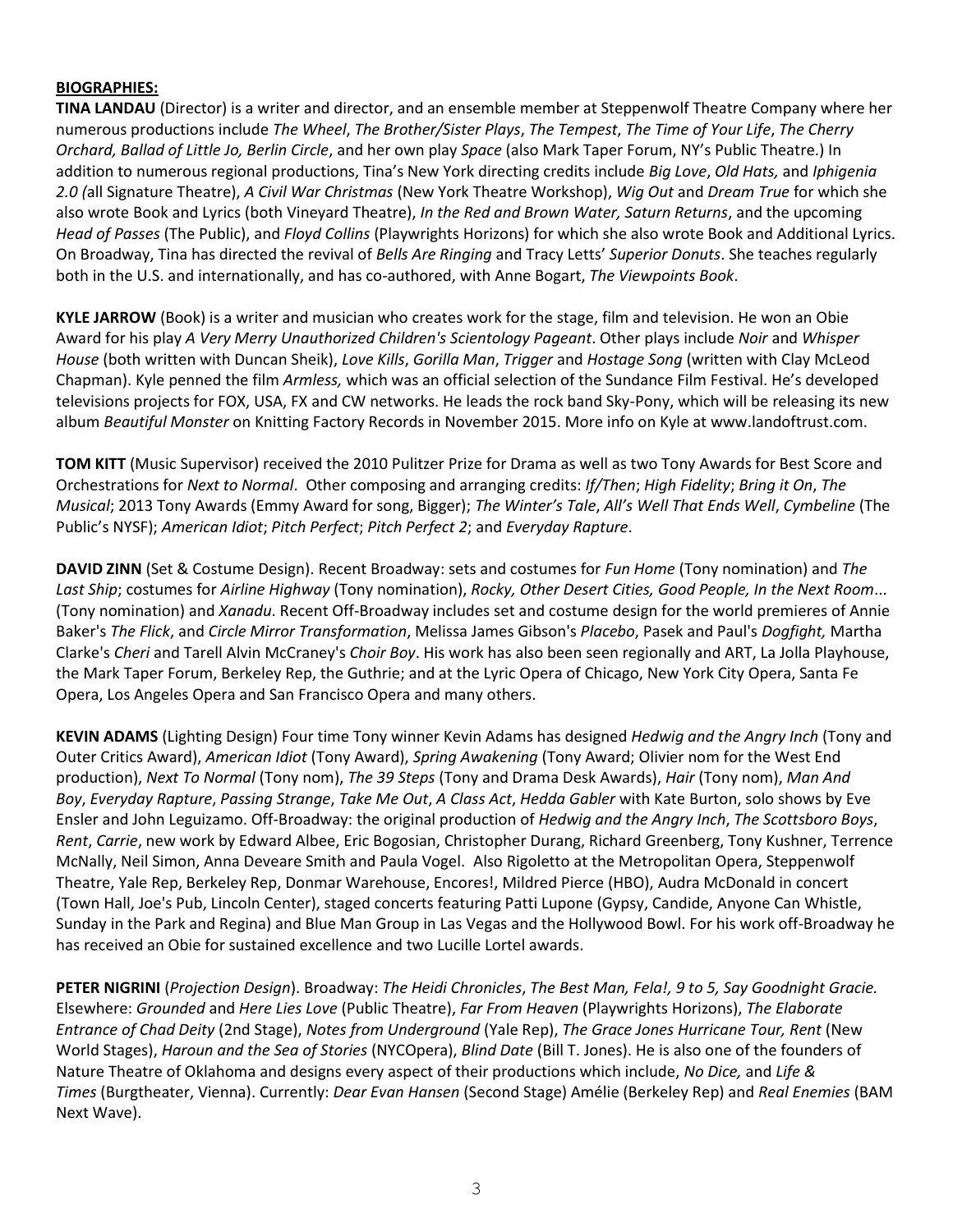**WALTER TRARBACH** (Sound Design). Broadway: *The Farnsworth Invention, Cymbeline, and Doctor Zhivago.* Off Broadway: *Queen of the Mist, The Tin Pan Alley Rag, Becky Shaw, Measure for Pleasure*, *Satellites*, *Farragut North, I Love You Because, Love, Loss, and What I Wore,* and *Mr. Marmalade.* Associate Sound Designs: *Catch Me If You Can, Billy Crystal's 700 Sundays, Lady Day at Emerson's Bar & Grill* (Tony Award)*, Jesus Christ Superstar, Hands on a Hardbody*  (Drama Desk Award)*,* and *Yoshimi Battles the Pink Robots.* Regional: La Jolla Playhouse, Huntington Theatre Company, The Fifth Avenue, Williamstown Theatre Festival, DC's Shakespeare Theatre Company, Bay Street Theatre.

**AEROSMITH'S [STEVEN TYLER](http://steventyler.com/) AND JOE PERRY:** As members of AEROSMITH--America's Greatest Rock & Roll Band--the songwriting team of Steven Tyler and Joe Perry have sold more than 150 million albums worldwide and were inducted into the Rock and Roll Hall of Fame. They are the recipients of countless awards including four Grammys, eight American Music Awards, six Billboard Awards, 12 MTV Video Music Awards and an Emmy, among many other honors. In 2013 Tyler and Perry were awarded with the Founder's Award at the ASCAP Pop Awards and inducted into the Songwriter's Hall of Fame. With scores of multi-platinum albums, AEROSMITH continues to inspire generations to get their wings, to get a grip and to just push play. It's no wonder their songs remain relevant to this day and they're one of the most beloved bands of all time.

**DAVID BOWIE:** David Bowie's first hit was the song "Space Oddity" in 1969. The original pop chameleon, Bowie became a science-fiction character for his breakout Ziggy Stardust album. He later co-wrote "Fame" with John Lennon, which became his first American #1 single. An accomplished actor, Bowie starred in *The Man Who Fell to Earth*, in 1976. He was inducted into the Rock and Roll Hall of Fame in 1996. Driven by an entirely deeper dynamic than most pop artists, Bowie inhabits a very special world of extraordinary sounds and endless vision. In 2013, it was announced that the David Bowie Archive had given unprecedented access to the prestigious Victoria and Albert Museum for David Bowie is…., an exhibition to be curated solely by the V&A in London. Marking the first time a museum has been given access to the David Bowie Archive, the exhibition has gone on to break records in the US, Berlin and France. David Bowie is…. is currently in Australia and will continue to tour the world for the foreseeable future, with its next stop being in the Netherlands at the end of 2015.

**JONATHAN COULTON:** Jonathan Coulton is from the Internet. While a struggling music industry fell to pieces over file sharing and shifting business models, he quietly and [independently](http://www.nytimes.com/2007/05/13/magazine/13audience-t.html) amassed a small army of techies, nerds, and dedicated superfans. His songs cover an eclectic range of subjects, from zombies and mad scientists to marriage and parenthood. In concert, he moves fluidly between pathos and ridiculous fun. You may know him from many things, including the songs from Portal and Portal 2, his cover of [Sir Mix-a-Lot](http://sirmixalot.com/)'s "Baby Got Back" (infamously hijacked by ["Glee"](http://www.wired.com/2013/01/jonathan-coulton-glee-song/)), or his work with longtime pal [John Hodgman.](http://www.johnhodgman.com/) He is currently the One Man House Band for the NPR quiz show "[Ask Me Another](http://www.npr.org/programs/ask-me-another/)."

**DIRTY PROJECTORS:** David Longstreth, an American musician best known as the leader of the Brooklyn-based rock band, has written and produced several of the last decade's most critically adored records, including *Rise Above* (2007), *Bitte Orca* (2009) and *Swing Lo Magellan* (2012). He has collaborated with Kanye West, Björk, David Byrne, Rihanna, Solange and Diplo, among others. Longstreth also works in the field of contemporary scored music, with commissions for André de Ridder's stargaze ensemble, Alarm Will Sound, yMusic, Bang On A Can, and the Orchestral Society for the Preservation of the Orchestra.

**THE FLAMING LIPS:** The Flaming Lips are an American rock band, formed in Norman, OK., in 1983. Melodically, their sound contains lush, multi-layered, psychedelic rock arrangements. Lyrically, their compositions have elements of space rock, including unusual song and album titles. They are acclaimed for their elaborate live shows, which feature costumes, balloons, puppets, video projections, complex stage light configurations, giant hands, large amounts of confetti, and frontman Wayne Coyne's signature man-sized plastic bubble, in which he traverses the audience. Q magazine named The Flaming Lips one of the "50 bands to see before you die". The group has garnered three Grammy Awards, including two for Best Rock Instrumental Performance.

**JOHN LEGEND:** Ohio-born Legend is a critically acclaimed, multi-award winning, platinum-selling singer-songwriter. His work has garnered him nine Grammy Awards, an Academy Award®, a Golden Globe Award, the BET Award for Best New Artist and the special Starlight Award from the Songwriters Hall of Fame, among others. Most recently, Legend won his